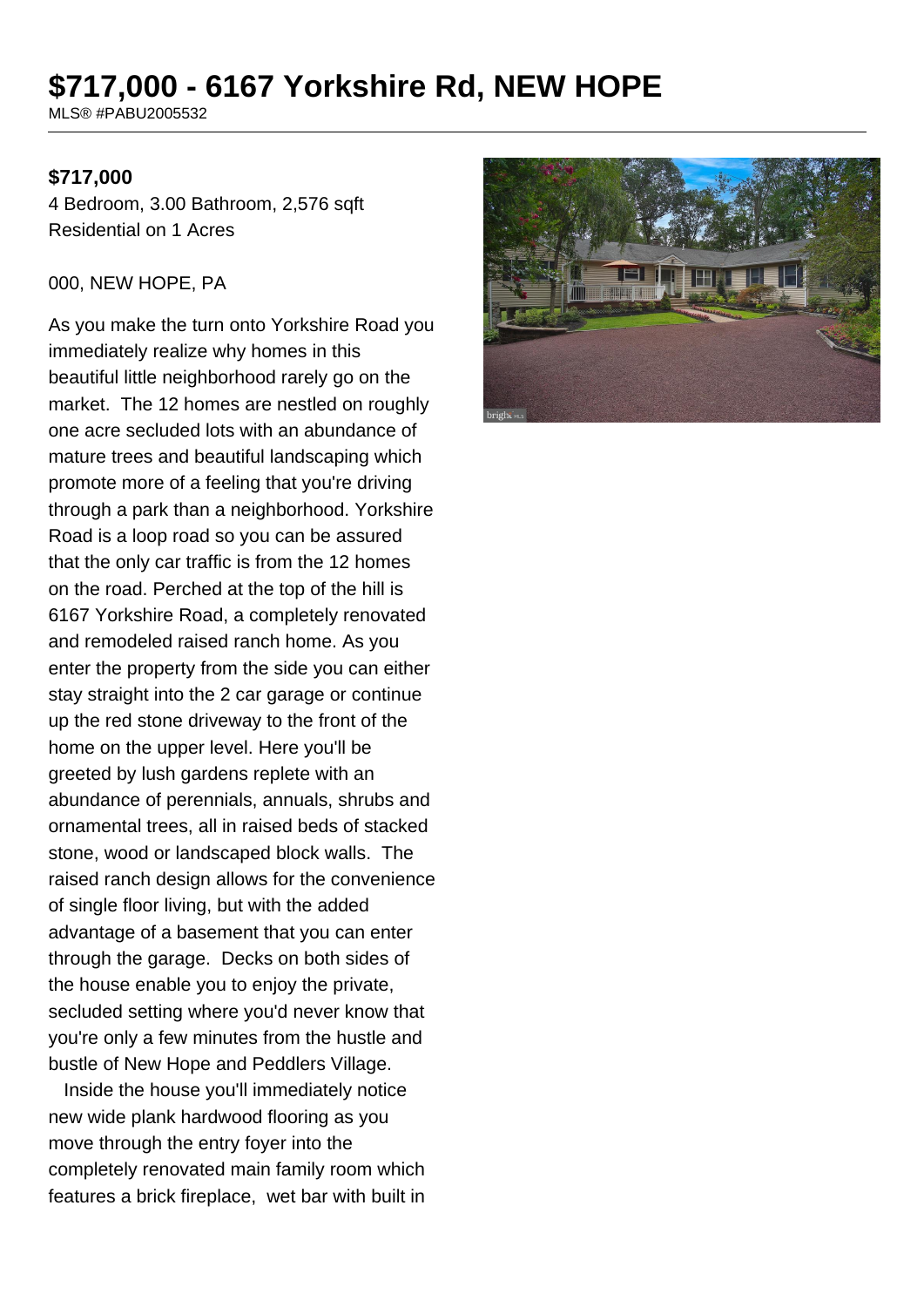shelving, custom baseboards, crown molding, shiplap feature walls, and a large picture window with views to the back deck and herb garden. The large back deck has built in seating and planters and is a great spot for admiring the yard's massive oaks and abundant wildlife that make the neighborhood their home. Back inside and on the other side of the living room you'll find the remodeled gourmet kitchen complete with Sub Zero refrigerator, Gaggenau double oven and stove, and a Miele dishwasher. Granite countertops, tile backsplash, and built in shelving complete the custom design. You'll love the plentiful storage and prep space. The kitchen's hardwood floors flow seamlessly into the the large dining room, which is beautifully trimmed with custom moldings and wainscott walls. Entertain or relax in the breezy, four season sunroom with custom trim and walls of windows on 2 sides. Make your way down the hall to the Owner Suite Wow! The suite is adorned with 10' ceilings, 9" baseboards, deep crown moldings, wide window trim, and large windows with views to the beautiful woods and side yard. Through the pocket doors to the master bath you'll love the 18' x 7' closet (not a misprint), makeup area, and master bath with stall shower, double sinks, and a jetted jacuzzi tub. All that and another great private view across the yard. Other features of the home include a large second bedroom with a full en suite bath, 2 other bedrooms, and a third full bath in the hall with frameless shower and a wall of decorative tile. The basement is unfinished and serves currently as a workshop and storage area. With no moisture issues, it's a blank slate for a remodel. 2nd refrigerator, storage shelving, and workbench included with sale! This home checks so many boxes and you simply can't go wrong with its location on a stunning .95 acre lot in a quiet rural neighborhood in beautiful Solebury, PA. Parking for 5 additional cars. All Realtors and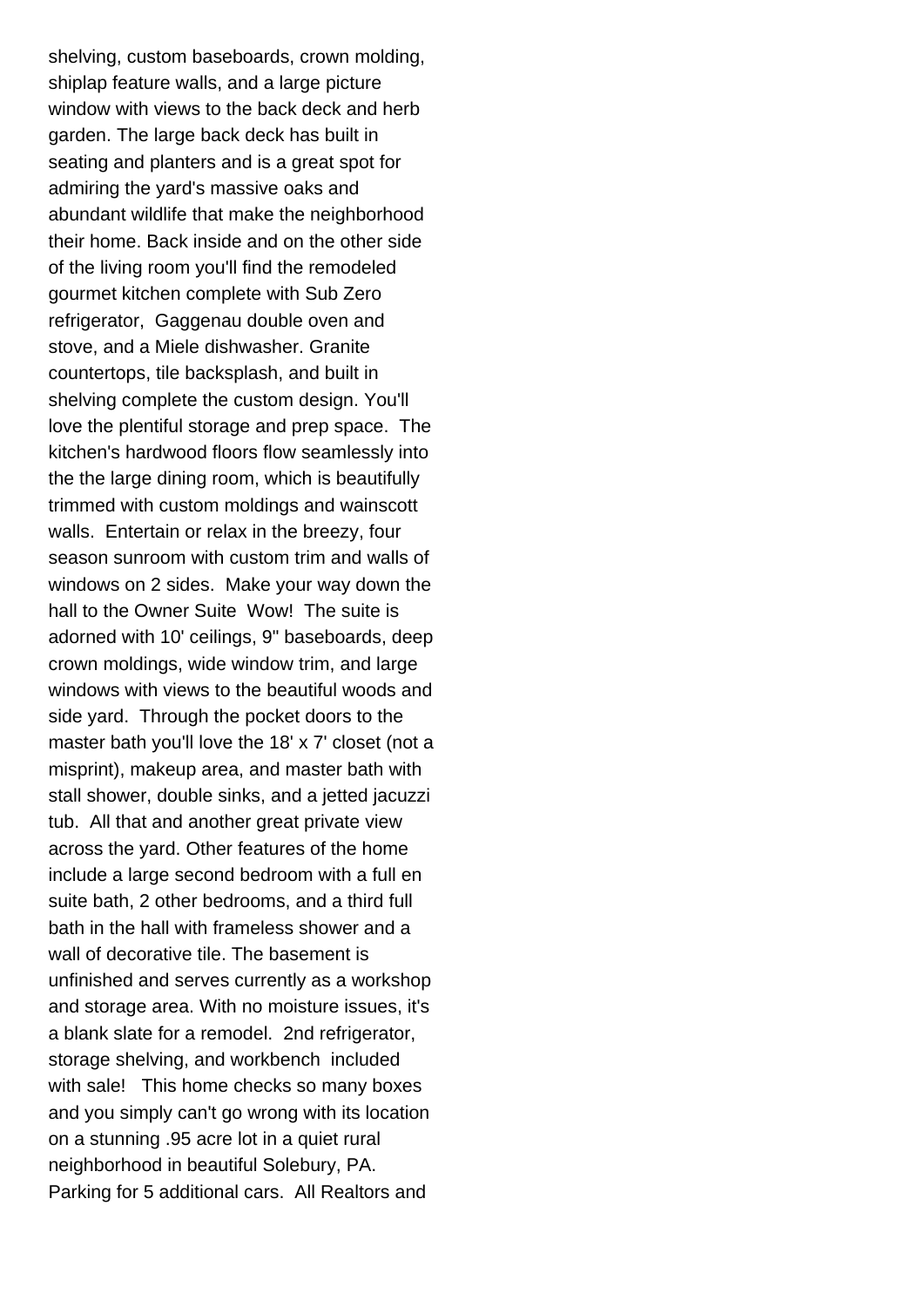Customers are to wear MASKS and stay socially distant when in this home.

Built in 1970

## **Essential Information**

| MLS@#                 | PABU2005532         |
|-----------------------|---------------------|
| <b>Sold Price</b>     | \$717,000           |
| <b>Bedrooms</b>       | 4                   |
| Bathrooms             | 3.00                |
| <b>Full Baths</b>     | 3                   |
| <b>Square Footage</b> | 2,576               |
| Acres                 | 0.95                |
| Year Built            | 1970                |
| <b>Type</b>           | Residential         |
| Sub-Type              | Detached            |
| <b>Style</b>          | Rancher             |
| <b>Status</b>         | Closed              |
| <b>Sold Date</b>      | February 22nd, 2022 |

## **Community Information**

| <b>Address</b> | 6167 Yorkshire Rd    |
|----------------|----------------------|
| Area           | Solebury Twp (10141) |
| Subdivision    | 000                  |
| City           | <b>NEW HOPE</b>      |
| County         | <b>BUCKS-PA</b>      |
| <b>State</b>   | PА                   |
| Zip Code       | 18938                |

## **Amenities**

| <b>Parking Spaces</b> | 4                      |
|-----------------------|------------------------|
| Parking               | <b>Stone</b>           |
| # of Garages          | $\mathcal{P}$          |
| Garages               | <b>Basement Garage</b> |

## **Interior**

| Heating   | <b>Forced Air</b> |
|-----------|-------------------|
| Cooling   | Central A/C       |
| Fireplace | Yes               |